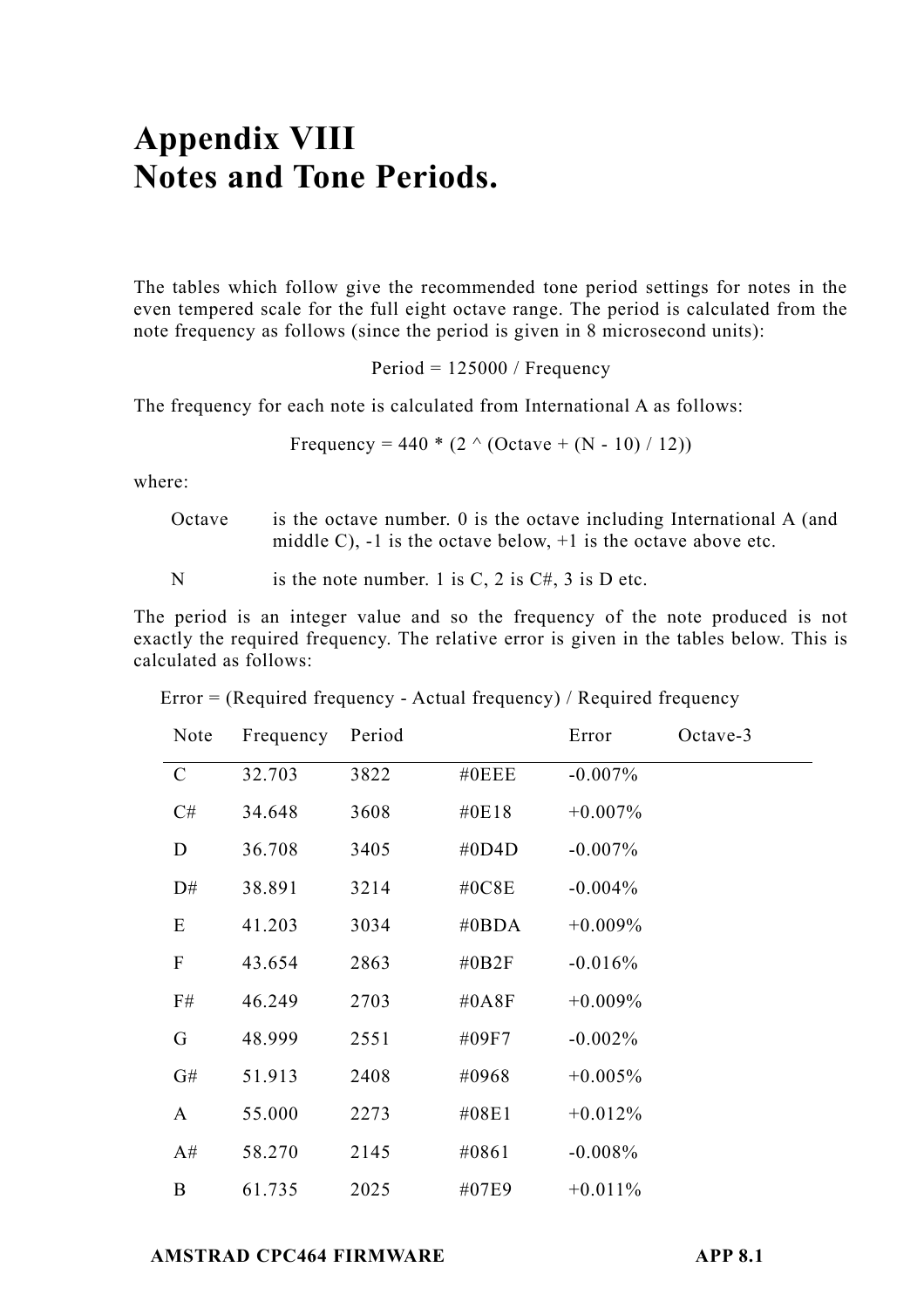| Note        | Frequency | Period |          | Error      | Octave-2 |
|-------------|-----------|--------|----------|------------|----------|
| $\mathbf C$ | 65.406    | 1911   | #0777    | $-0.007\%$ |          |
| C#          | 69.296    | 1804   | #070C    | $+0.007\%$ |          |
| D           | 73.416    | 1703   | #06A7    | $+0.022\%$ |          |
| D#          | 77.782    | 1607   | #0647    | $-0.004\%$ |          |
| E           | 82.407    | 1517   | #05ED    | $+0.009\%$ |          |
| F           | 87.307    | 1432   | #0598    | $+0.019%$  |          |
| F#          | 92.499    | 1351   | #0547    | $-0.028%$  |          |
| G           | 97.999    | 1276   | #04 $FC$ | $+0.037\%$ |          |
| G#          | 103.826   | 1204   | #04D4    | $+0.005\%$ |          |
| A           | 110.000   | 1136   | #0470    | $-0.032%$  |          |
| A#          | 116.541   | 1073   | #0431    | $+0.039%$  |          |
| Β           | 123.471   | 1012   | #03F4    | $-0.038%$  |          |

| Note        | Frequency | Period |          | Error      | Octave -1 |
|-------------|-----------|--------|----------|------------|-----------|
| $\mathbf C$ | 130.813   | 956    | #03DC    | $+0.046%$  |           |
| C#          | 138.591   | 902    | #0386    | $+0.007\%$ |           |
| D           | 146.832   | 851    | #0353    | $-0.037\%$ |           |
| D#          | 155.564   | 804    | #0324    | $+0.058%$  |           |
| E           | 164.814   | 758    | #02F6    | $-0.057\%$ |           |
| F           | 174.614   | 716    | #02 $CC$ | $+0.019%$  |           |
| F#          | 184.997   | 676    | #02A4    | $+0.046%$  |           |
| G           | 195.998   | 638    | #027E    | $+0.037\%$ |           |
| G#          | 207.652   | 602    | #025A    | $+0.005%$  |           |
| A           | 220.000   | 568    | #0238    | $-0.032%$  |           |
| A#          | 233.082   | 536    | #0218    | $-0.055%$  |           |
| B           | 246.942   | 506    | #01 $FA$ | $-0.038%$  |           |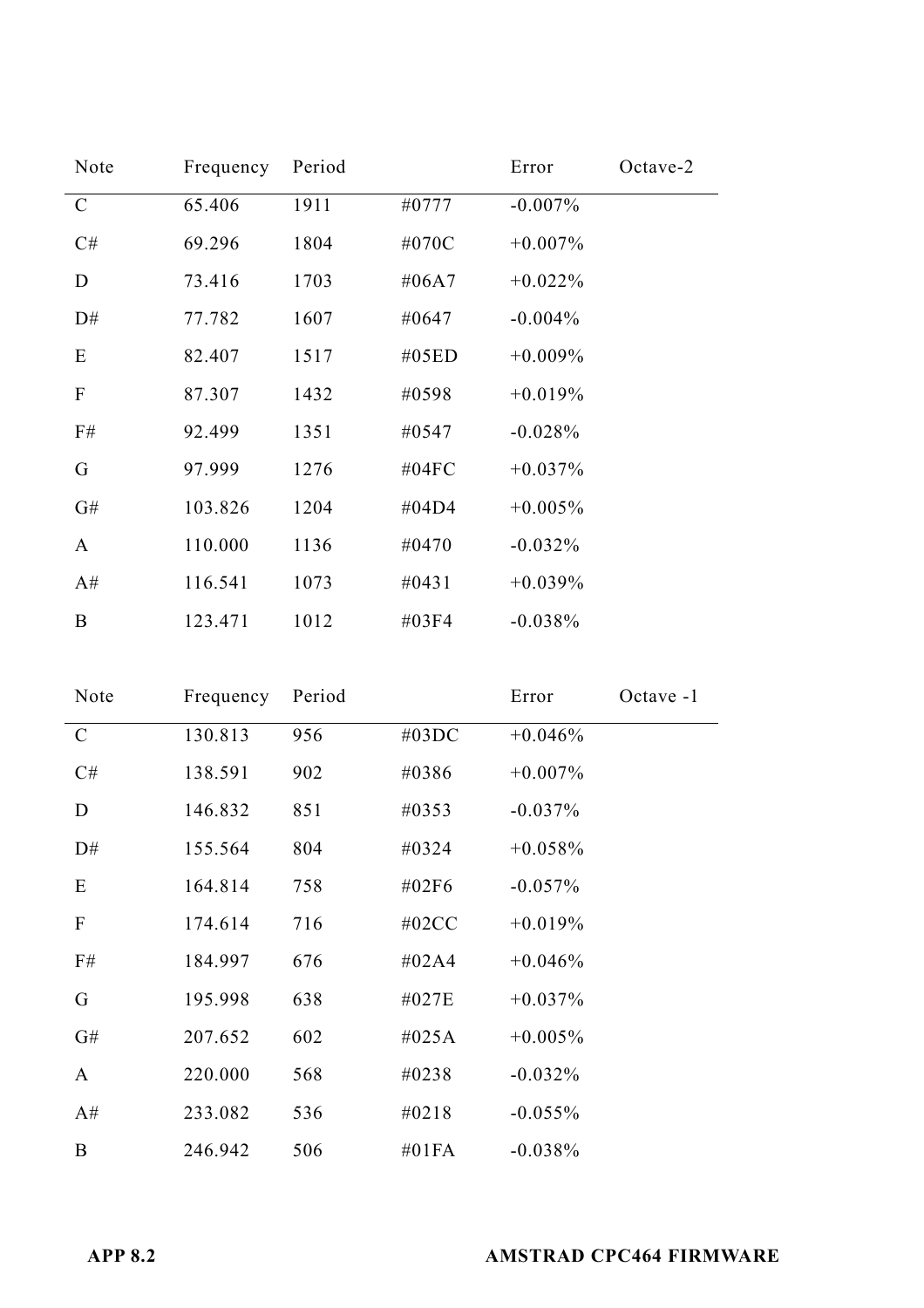| Note          | Frequency | Period |          | Error      | Octave $0$      |
|---------------|-----------|--------|----------|------------|-----------------|
| $\mathcal{C}$ | 261.626   | 478    | $\#01DE$ | $+0.046%$  | Middle C        |
| C#            | 277.183   | 451    | #01C3    | $+0.007\%$ |                 |
| D             | 293.665   | 426    | $\#01AA$ | $+0.081%$  |                 |
| D#            | 311.127   | 402    | #0192    | $+0.058%$  |                 |
| E             | 329.628   | 379    | $\#017B$ | $-0.057\%$ |                 |
| $\mathbf F$   | 349.228   | 358    | #0166    | $+0.019%$  |                 |
| F#            | 369.994   | 338    | #0152    | $+0.046%$  |                 |
| G             | 391.995   | 319    | $\#013F$ | $+0.037\%$ |                 |
| G#            | 415.305   | 301    | #012D    | $+0.005%$  |                 |
| A             | 440.000   | 284    | #011C    | $-0.032\%$ | International A |
| A#            | 466.164   | 268    | #010C    | $-0.055%$  |                 |
| B             | 493.883   | 253    | #00 $FD$ | $-0.038%$  |                 |

| Note         | Frequency | Period |          | Error      | Octave 1 |
|--------------|-----------|--------|----------|------------|----------|
| $\mathbf C$  | 523.251   | 239    | #00EF    | $+0.046%$  |          |
| C#           | 554.365   | 225    | #00E1    | $-0.215%$  |          |
| D            | 587.330   | 213    | #00D5    | $+0.081\%$ |          |
| D#           | 622.254   | 201    | #00C9    | $+0.058\%$ |          |
| E            | 659.255   | 190    | #00BE    | $+0.206\%$ |          |
| $\mathbf{F}$ | 698.457   | 179    | $\#00B3$ | $+0.019%$  |          |
| F#           | 739.989   | 169    | #00A9    | $+0.046%$  |          |
| G            | 783.991   | 159    | #009F    | $-0.277%$  |          |
| G#           | 830.609   | 150    | #0096    | $-0.328%$  |          |
| A            | 880.000   | 142    | #008E    | $-0.032%$  |          |
| A#           | 932.328   | 134    | #0086    | $-0.055%$  |          |
| B            | 987.767   | 127    | #007F    | $+0.356\%$ |          |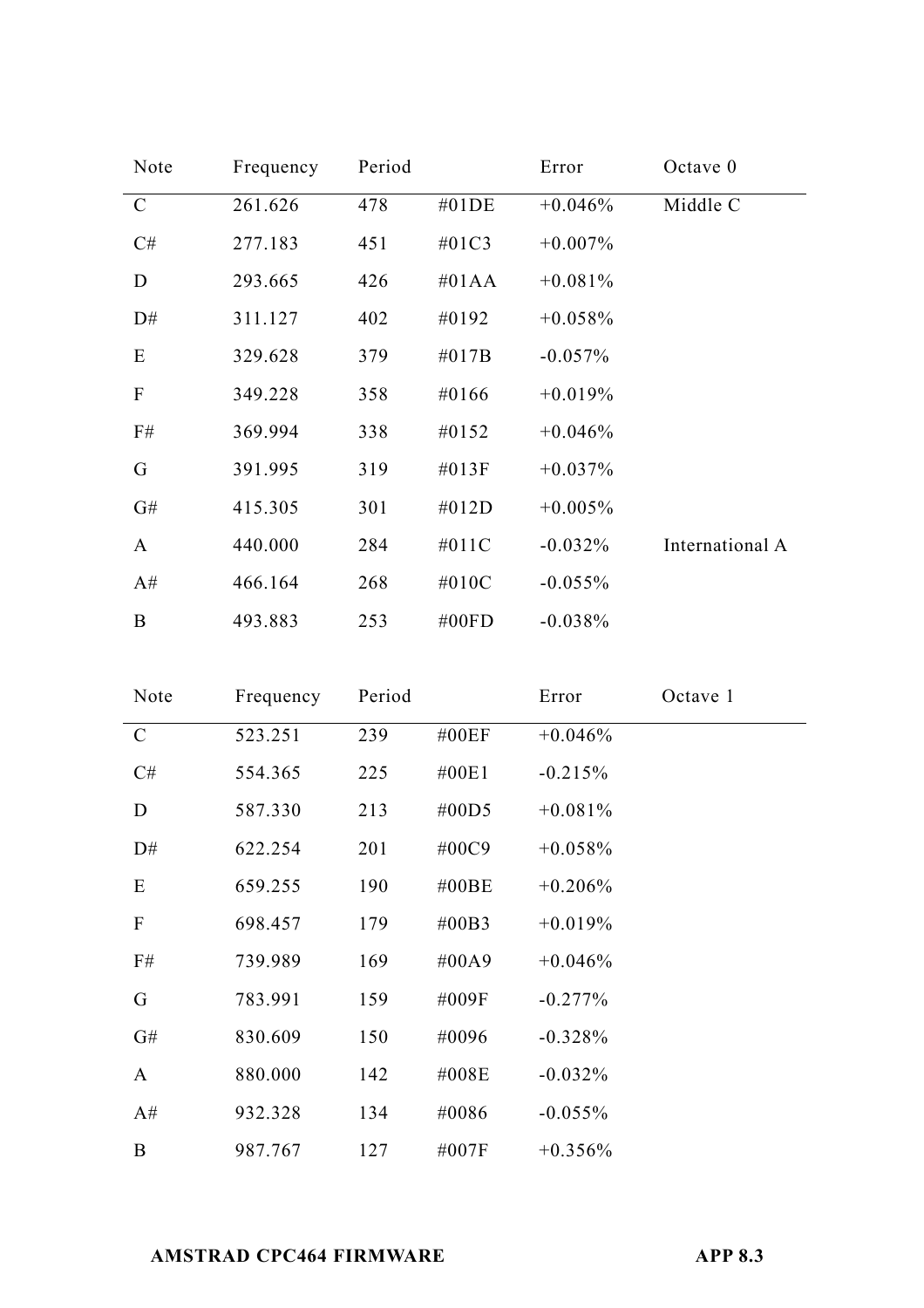| Note          | Frequency | Period |       | Error      | Octave 2 |
|---------------|-----------|--------|-------|------------|----------|
| $\mathcal{C}$ | 1046.502  | 119    | #0077 | $-0.374%$  |          |
| C#            | 1108.731  | 113    | #0071 | $+0.229%$  |          |
| D             | 1174.659  | 106    | #006A | $-0.390\%$ |          |
| D#            | 1244.508  | 100    | #0064 | $-0.441%$  |          |
| Ε             | 1318.510  | 95     | #005F | $+0.206%$  |          |
| F             | 1396.913  | 89     | #0059 | $-0.543%$  |          |
| F#            | 1479.978  | 84     | #0054 | $-0.548%$  |          |
| G             | 1567.982  | 80     | #0050 | $+0.350\%$ |          |
| G#            | 1661.219  | 75     | #004B | $-0.328%$  |          |
| A             | 1760.000  | 71     | #0047 | $-0.032%$  |          |
| A#            | 1864.655  | 67     | #0043 | $-0.055%$  |          |
| B             | 1975.533  | 63     | #003F | $-0.435%$  |          |

| Note                      | Frequency | Period |       | Error      | Octave 3 |
|---------------------------|-----------|--------|-------|------------|----------|
| $\mathbf C$               | 2093.004  | 60     | #003C | $+0.462\%$ |          |
| C#                        | 2217.461  | 56     | #0038 | $-0.662%$  |          |
| D                         | 2349.318  | 53     | #0035 | $-0.390\%$ |          |
| D#                        | 2489.016  | 50     | #0032 | $-0.441%$  |          |
| E                         | 2637.021  | 47     | #002F | $-0.855%$  |          |
| $\boldsymbol{\mathrm{F}}$ | 2793.826  | 45     | #002D | $+0.574%$  |          |
| F#                        | 2959.955  | 42     | #002A | $-0.548%$  |          |
| G                         | 3135.963  | 40     | #0028 | $+0.350\%$ |          |
| G#                        | 3322.438  | 38     | #0026 | $+0.992\%$ |          |
| A                         | 3520.000  | 36     | #0024 | $+1.357\%$ |          |
| A#                        | 3729.310  | 34     | #0022 | $+1.417%$  |          |
| Β                         | 3951.066  | 32     | #0020 | $+1.134\%$ |          |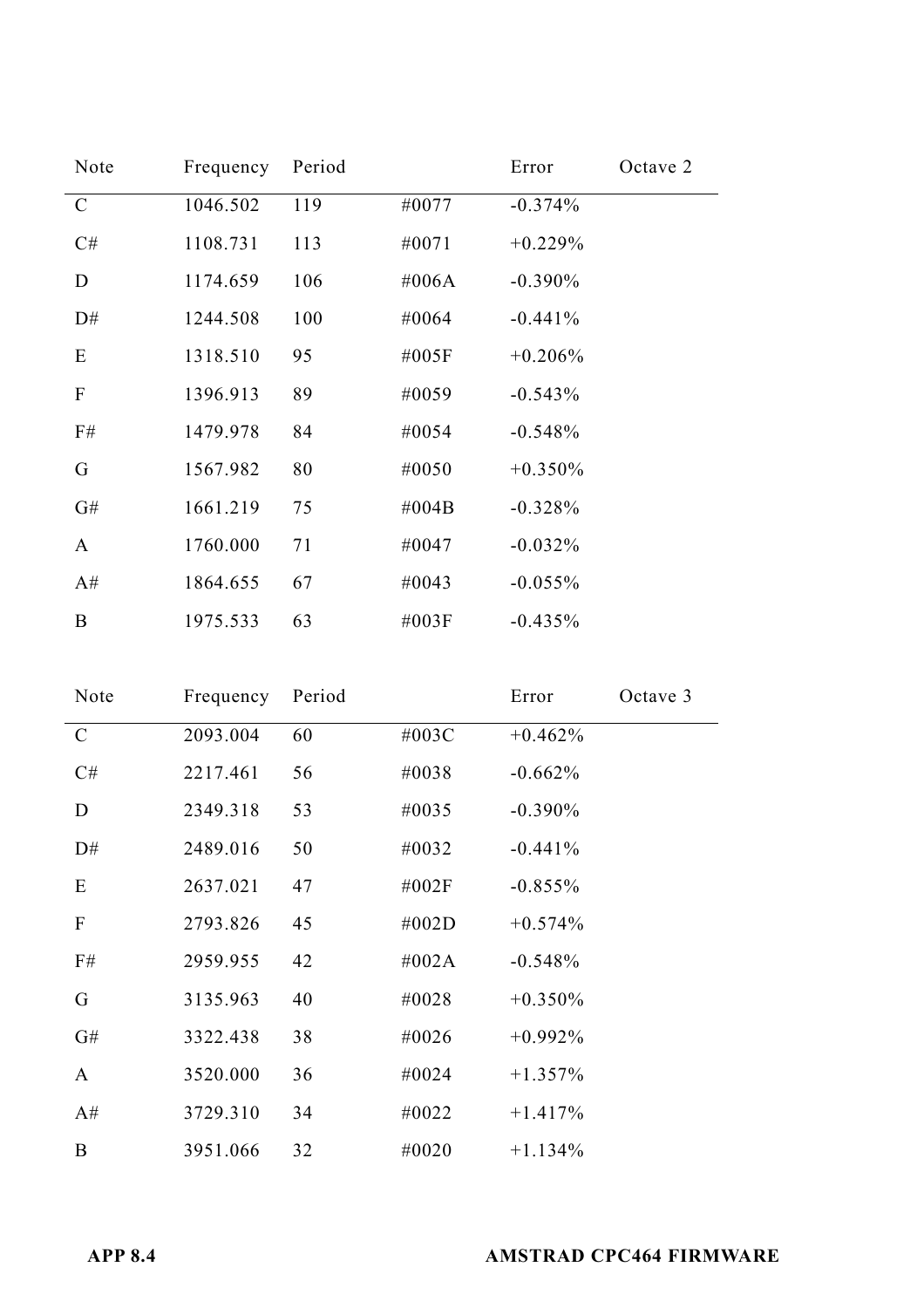| Note                      | Frequency | Period |          | Error      | Octave 4 |
|---------------------------|-----------|--------|----------|------------|----------|
| $\mathcal{C}$             | 4186.009  | 30     | #001E    | $+0.462%$  |          |
| C#                        | 4434.922  | 28     | #001C    | $-0.662%$  |          |
| D                         | 4698.636  | 27     | $\#001B$ | $+0.469%$  |          |
| D#                        | 4978.032  | 25     | #0019    | $+0.441%$  |          |
| E                         | 5274.041  | 24     | #0018    | $+0.246%$  |          |
| $\boldsymbol{\mathrm{F}}$ | 5587.652  | 22     | #0016    | $-0.685%$  |          |
| F#                        | 5919.911  | 21     | #0015    | $-0.548%$  |          |
| G                         | 6271.927  | 20     | #0014    | $+0.350%$  |          |
| G#                        | 6644.875  | 19     | #0013    | $+0.992\%$ |          |
| A                         | 7040.000  | 18     | #0012    | $+1.357%$  |          |
| A#                        | 7458.621  | 17     | #0011    | $+1.417%$  |          |
| B                         | 7902.133  | 16     | #0010    | $+1.134%$  |          |

The notes in the scale of C major are given in a slightly more digestible form below.